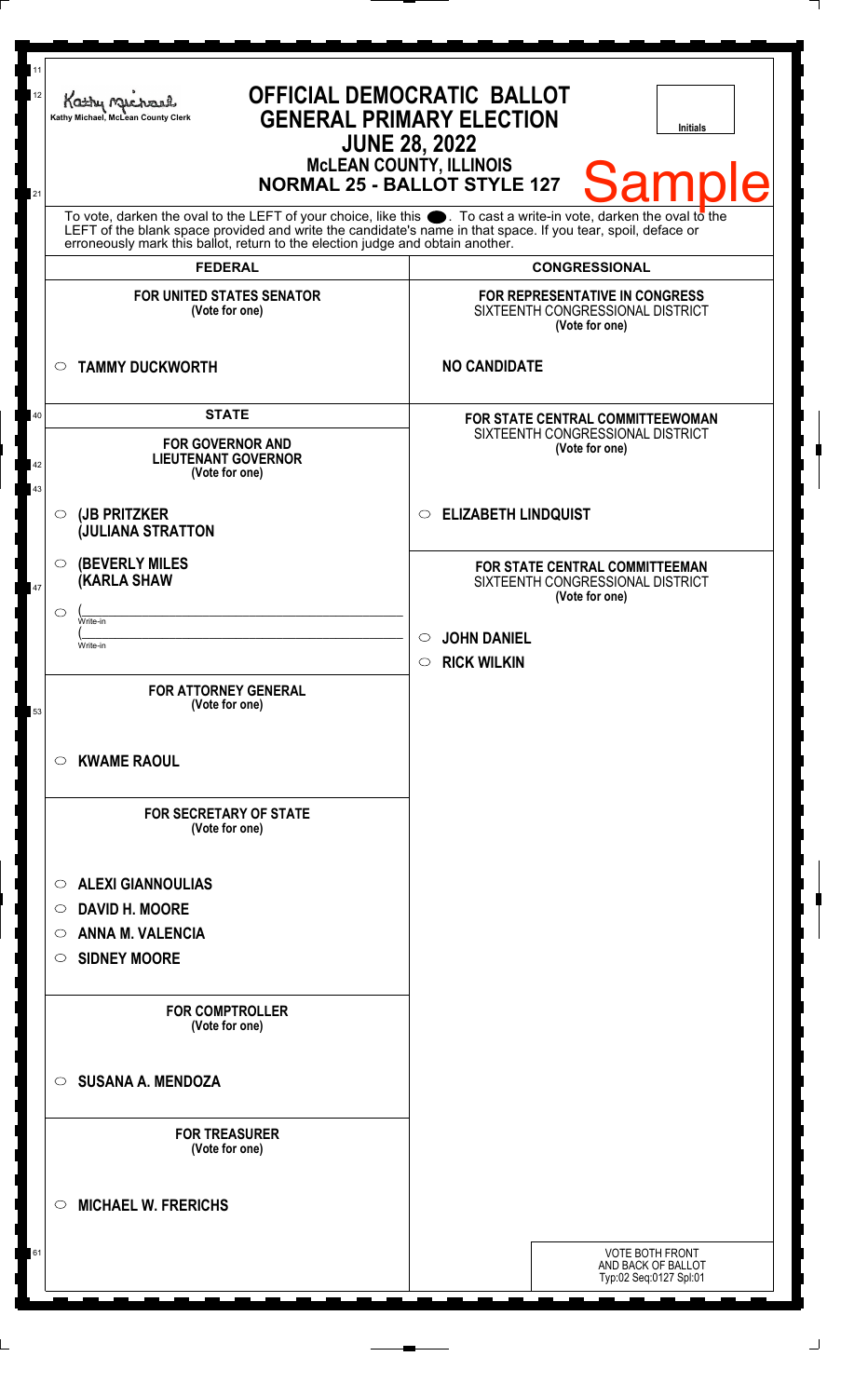| <b>OFFICIAL DEMOCRATIC BALLOT - GENERAL PRIMARY ELECTION - JUNE 28, 2022</b>                                                       |                                                                                                                                     |  |
|------------------------------------------------------------------------------------------------------------------------------------|-------------------------------------------------------------------------------------------------------------------------------------|--|
| <b>LEGISLATIVE</b>                                                                                                                 | <b>JUDICIAL</b>                                                                                                                     |  |
| <b>FOR STATE SENATOR</b><br>FIFTY-THIRD LEGISLATIVE DISTRICT<br>(Vote for one)                                                     | FOR JUDGE OF THE CIRCUIT COURT<br>ELEVENTH JUDICIAL CIRCUIT<br>(To fill the vacancy of the Hon. Paul G. Lawrence)<br>(Vote for one) |  |
| <b>NO CANDIDATE</b>                                                                                                                | <b>NO CANDIDATE</b>                                                                                                                 |  |
| <b>REPRESENTATIVE</b>                                                                                                              |                                                                                                                                     |  |
| <b>FOR REPRESENTATIVE</b>                                                                                                          | <b>PRECINCT</b>                                                                                                                     |  |
| IN THE GENERAL ASSEMBLY<br>ONE HUNDRED AND FIFTH<br>REPRESENTATIVE DISTRICT<br>(Vote for one)                                      | FOR PRECINCT COMMITTEEPERSON<br><b>NORMAL 25</b><br>(Vote for one)                                                                  |  |
| <b>NO CANDIDATE</b>                                                                                                                | <b>NO CANDIDATE</b>                                                                                                                 |  |
| <b>COUNTY</b>                                                                                                                      |                                                                                                                                     |  |
| <b>FOR COUNTY CLERK</b><br>(Vote for one)                                                                                          |                                                                                                                                     |  |
| $\circ$ LAURA McBURNEY                                                                                                             |                                                                                                                                     |  |
| <b>FOR COUNTY TREASURER</b><br>(Vote for one)                                                                                      |                                                                                                                                     |  |
| <b>NO CANDIDATE</b>                                                                                                                |                                                                                                                                     |  |
| <b>FOR COUNTY SHERIFF</b><br>(Vote for one)                                                                                        |                                                                                                                                     |  |
| <b>NO CANDIDATE</b>                                                                                                                |                                                                                                                                     |  |
| <b>REGIONAL OFFICE</b><br>OF EDUCATION                                                                                             |                                                                                                                                     |  |
| FOR REGIONAL SUPERINTENDENT OF SCHOOLS<br>(DeWITT, LIVINGSTON, LOGAN AND McLEAN COUNTIES)<br>(Vote for one)                        |                                                                                                                                     |  |
| <b>NO CANDIDATE</b>                                                                                                                |                                                                                                                                     |  |
| <b>COUNTY BOARD</b>                                                                                                                |                                                                                                                                     |  |
| <b>FOR COUNTY BOARD MEMBER</b><br><b>COUNTY BOARD DISTRICT 5</b><br>(Vote for not more than two)                                   |                                                                                                                                     |  |
| C ELIZABETH JOHNSTON                                                                                                               |                                                                                                                                     |  |
| <b>JUDICIAL</b>                                                                                                                    |                                                                                                                                     |  |
| FOR JUDGE OF THE CIRCUIT COURT<br>ELEVENTH JUDICIAL CIRCUIT<br>(To fill the vacancy of the Hon. Scott Drazewski)<br>(Vote for one) | YOU HAVE NOW<br><b>COMPLETED VOTING</b>                                                                                             |  |
| <b>NO CANDIDATE</b>                                                                                                                | <b>VOTE BOTH FRONT</b><br>AND BACK OF BALLOT<br>Typ:02 Seq:0127 Spl:01                                                              |  |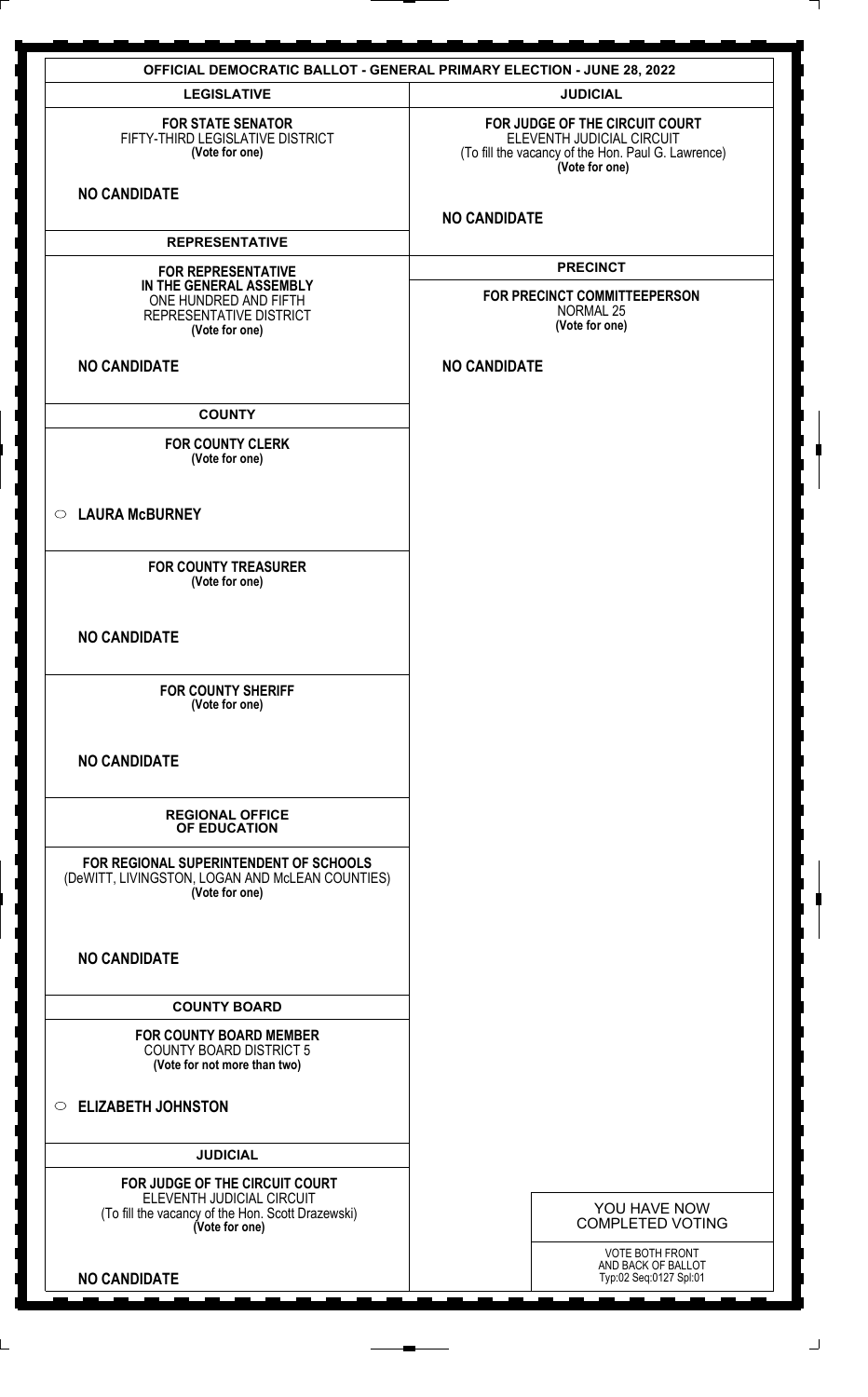| 11<br>12       | <b>OFFICIAL DEMOCRATIC BALLOT</b><br>Kathy My<br><b>GENERAL PRIMARY ELECTION</b><br>Kathy Michael, McLean County Clerk<br><b>Initials</b><br><b>JUNE 28, 2022</b><br><b>MCLEAN COUNTY, ILLINOIS</b>                                                                                          |                                                                                             |  |
|----------------|----------------------------------------------------------------------------------------------------------------------------------------------------------------------------------------------------------------------------------------------------------------------------------------------|---------------------------------------------------------------------------------------------|--|
| 21             | <b>Sample</b><br><b>NORMAL 25 - BALLOT STYLE 128</b><br>To vote, darken the oval to the LEFT of your choice, like this $\bullet$ . To cast a write-in vote, darken the oval to the LEFT of the blank space provided and write the candidate's name in that space. If you tear, spoil, deface |                                                                                             |  |
|                | erroneously mark this ballot, return to the election judge and obtain another.                                                                                                                                                                                                               |                                                                                             |  |
|                | <b>FEDERAL</b>                                                                                                                                                                                                                                                                               | <b>CONGRESSIONAL</b>                                                                        |  |
|                | <b>FOR UNITED STATES SENATOR</b><br>(Vote for one)                                                                                                                                                                                                                                           | FOR REPRESENTATIVE IN CONGRESS<br>SIXTEENTH CONGRESSIONAL DISTRICT<br>(Vote for one)        |  |
|                | <b>TAMMY DUCKWORTH</b><br>$\circ$                                                                                                                                                                                                                                                            | <b>NO CANDIDATE</b>                                                                         |  |
| 40<br>42<br>43 | <b>STATE</b><br><b>FOR GOVERNOR AND</b><br><b>LIEUTENANT GOVERNOR</b><br>(Vote for one)                                                                                                                                                                                                      | FOR STATE CENTRAL COMMITTEEWOMAN<br>SIXTEENTH CONGRESSIONAL DISTRICT<br>(Vote for one)      |  |
|                | (JB PRITZKER<br>$\circ$<br><b>JULIANA STRATTON</b>                                                                                                                                                                                                                                           | <b>ELIZABETH LINDQUIST</b><br>$\circ$                                                       |  |
| 47             | <b>(BEVERLY MILES)</b><br>$\circ$<br><b>KARLA SHAW</b>                                                                                                                                                                                                                                       | <b>FOR STATE CENTRAL COMMITTEEMAN</b><br>SIXTEENTH CONGRESSIONAL DISTRICT<br>(Vote for one) |  |
|                | C<br>Write-in                                                                                                                                                                                                                                                                                |                                                                                             |  |
|                | Write-in                                                                                                                                                                                                                                                                                     | <b>JOHN DANIEL</b><br><b>RICK WILKIN</b><br>$\circ$                                         |  |
|                | <b>FOR ATTORNEY GENERAL</b><br>(Vote for one)                                                                                                                                                                                                                                                |                                                                                             |  |
| 54             | <b>KWAME RAOUL</b><br>$\circ$                                                                                                                                                                                                                                                                |                                                                                             |  |
|                | <b>FOR SECRETARY OF STATE</b><br>(Vote for one)                                                                                                                                                                                                                                              |                                                                                             |  |
|                | <b>ALEXI GIANNOULIAS</b><br>$\circ$                                                                                                                                                                                                                                                          |                                                                                             |  |
|                | <b>DAVID H. MOORE</b><br>$\circ$                                                                                                                                                                                                                                                             |                                                                                             |  |
|                | <b>ANNA M. VALENCIA</b><br>$\circ$                                                                                                                                                                                                                                                           |                                                                                             |  |
|                | <b>SIDNEY MOORE</b><br>$\circ$                                                                                                                                                                                                                                                               |                                                                                             |  |
|                | <b>FOR COMPTROLLER</b><br>(Vote for one)                                                                                                                                                                                                                                                     |                                                                                             |  |
|                | <b>SUSANA A. MENDOZA</b><br>$\circ$                                                                                                                                                                                                                                                          |                                                                                             |  |
|                | <b>FOR TREASURER</b><br>(Vote for one)                                                                                                                                                                                                                                                       |                                                                                             |  |
|                | <b>MICHAEL W. FRERICHS</b><br>$\circ$                                                                                                                                                                                                                                                        |                                                                                             |  |
| 61             |                                                                                                                                                                                                                                                                                              | <b>VOTE BOTH FRONT</b><br>AND BACK OF BALLOT<br>Typ:02 Seq:0128 Spl:01                      |  |
|                |                                                                                                                                                                                                                                                                                              |                                                                                             |  |